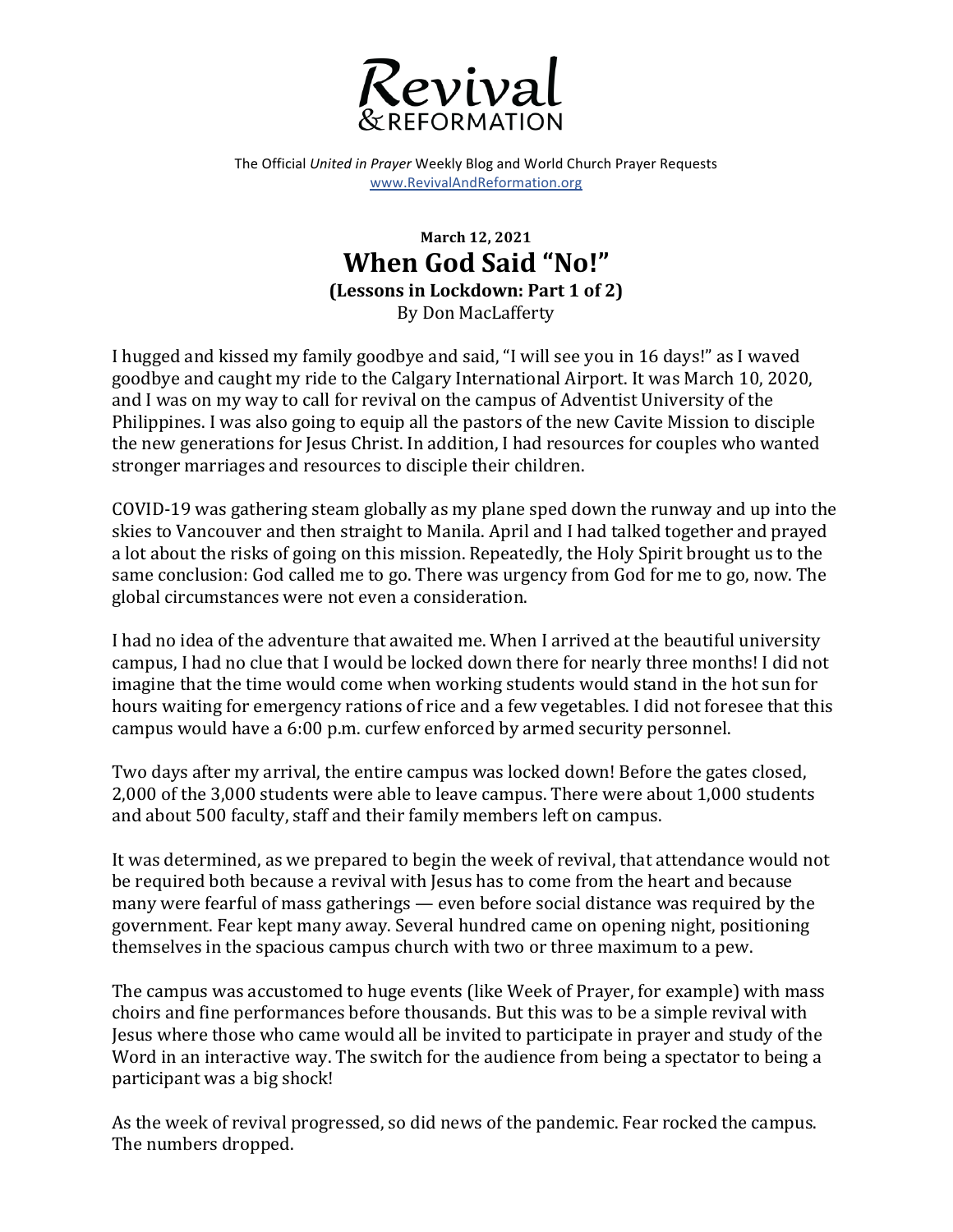There was a great hunger in the hearts of the few for a personal revival with Jesus. Night by night they came to worship Jesus, humble themselves, repent and seek Christ and the Holy Spirit through His Word. The week of revival concluded Sabbath, March 21. Ouite a number began a new life in Jesus that week!

God led us to offer a 6 a.m. discipleship training for those students who were moved in their hearts to grow as disciples and disciple-makers. Starting Sunday, I would do five early morning sessions with these students, do a Zoom discipleship training each day with the pastors of the newly formed Cavite Mission and then fly home to Canada on Thursday, March 26. It was a neat and tidy plan...or so I thought.

Several days before my departure, my flight was canceled. Flights were getting canceled all over the world  $-$  fast! Friends found me another flight. A doctor, who was waved through countless military checkpoints, quickly drove me to the airport to catch the new flight. I stepped into the Nino Aquino International Airport in Manila and it was like an abandoned warehouse rather than the expected ant hill with thousands of passengers swarming the concourses.

I stepped up to the ticket counter with excitement, for it was one of the only counters still open. I was greeted graciously and asked to show my passport. I handed it over. They smiled and invited me to place my luggage on the conveyor belt. I was elated. I was going home despite the pandemic!

The agent kept studying the screen, puzzled. He asked for a printed copy of my reservation for the flight. I showed it to him proudly. The ticket had just been purchased the night before. He stared at it for too long and then said, "Sir, I am so sorry, but your ticket is invalid. You are going home to Canada via Hong Kong and tonight Hong Kong International Airport will be closed at midnight to all transit passengers. Your layover is past midnight. You cannot go."

"When is your next flight?" I asked with fleeting optimism. "Maybe this coming summer in June or July," he cautiously suggested. The rest of the airport was empty. I called the doctor, and he dropped me off at the campus after dark using every precaution he and I could think of.

I kept my presence on campus a secret all the next day. The pastor drove me up quietly to enter the back of the church where the students were holding a prayer meeting. The pastor asked the student audience, "Could you imagine Pastor Don being here with us tonight instead of being in Canada where his flight should now be landing?" The students chorused back, "No. We wish! But he is long gone."

I walked out on the stage in front of students stranded far away from their homes, where they felt cut off from their moms and dads. The students erupted with squeals of laughter and joy and applause. We prayed together that night. The students were excited about me being there with them for this lockdown, but tried to honestly pray for God to bring me home!